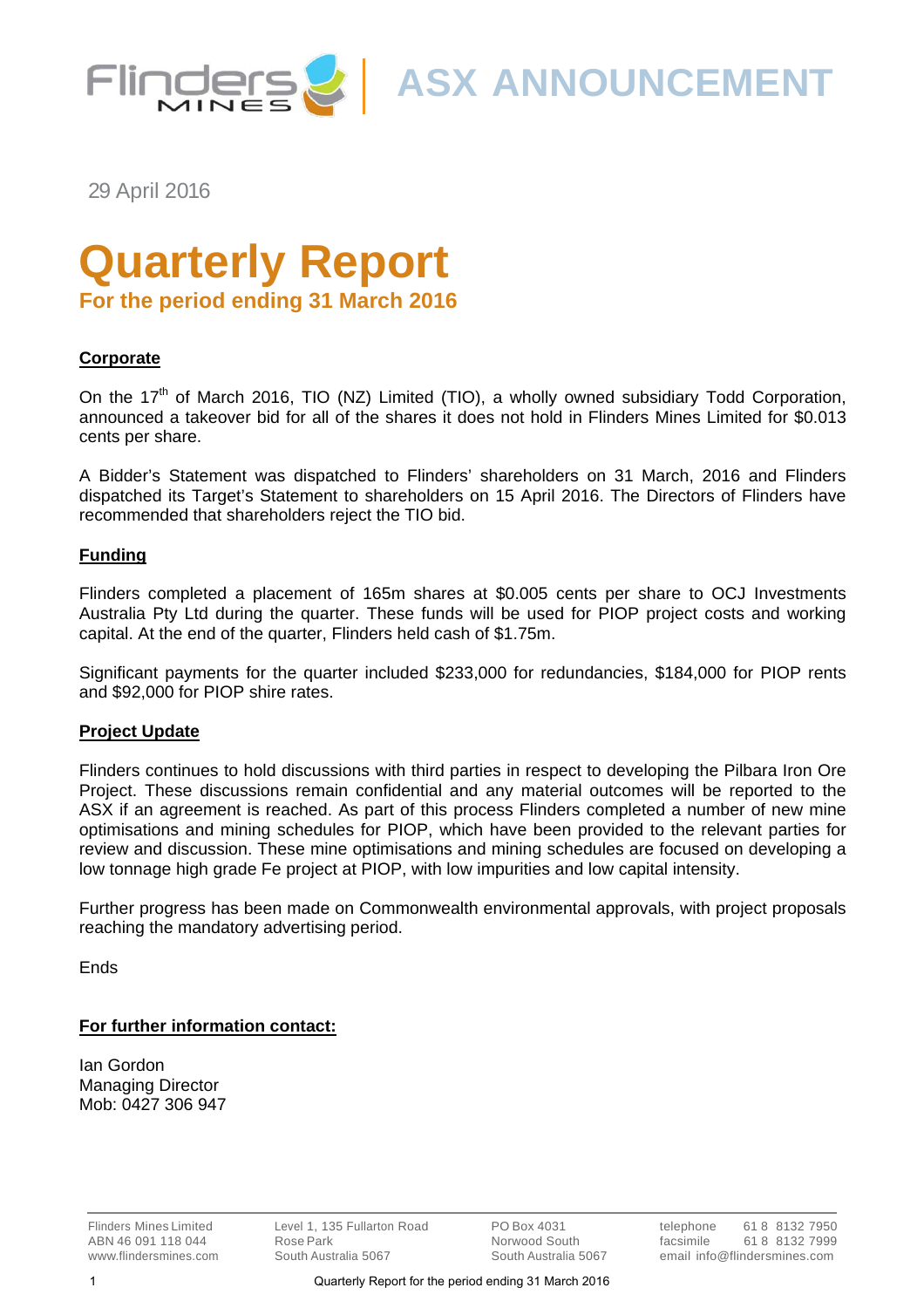## Tenement Schedule

For the quarter ending 31 March 2016

| Tenement<br>No.          | <b>Status</b>                | <b>Tenement</b><br>Name | Grant/<br>Application<br>Date | <b>Expiry</b><br>Date | Area<br>(Sq Km) | <b>Registered Holder</b><br>/Applicant | Interest                          | <b>Related</b><br>Agreement                                    |
|--------------------------|------------------------------|-------------------------|-------------------------------|-----------------------|-----------------|----------------------------------------|-----------------------------------|----------------------------------------------------------------|
|                          | <b>WESTERN AUSTRALIA</b>     |                         |                               |                       |                 |                                        |                                   |                                                                |
| <b>Canegrass Project</b> |                              |                         |                               |                       |                 |                                        |                                   |                                                                |
| E58/232                  | Granted                      | <b>Boulder Well</b>     | 29/07/2002                    | 28/07/2016            | 16.1            | <b>Flinders Canegrass</b><br>Pty Ltd   | 100%                              |                                                                |
| E58/236                  | Granted                      | Challa                  | 22/03/2002                    | 21/03/2016            | 16.1            | <b>Flinders Canegrass</b><br>Pty Ltd   | 100%                              |                                                                |
| E58/282                  | Granted                      | <b>Honey Pot</b>        | 3/05/2007                     | 2/05/2016             | 27.2            | <b>Flinders Canegrass</b><br>Pty Ltd   | 100%                              |                                                                |
|                          | Pilbara Iron Ore Project     |                         |                               |                       |                 |                                        |                                   |                                                                |
| E47/1560                 | Granted                      | Anvil                   | 6/09/2007                     | 5/09/2016             | 44.5            | <b>Flinders Mines Ltd</b>              | 100%                              | Prenti<br>Agreement                                            |
| L47/728                  | Granted                      | <b>PIOP Airstrip</b>    | 29/05/2015                    | 28/05/2036            | 3.0             | <b>Flinders Mines Ltd</b>              | 100%                              |                                                                |
| L47/730                  | Granted                      | <b>PIOP Village</b>     | 29/05/2015                    | 28/05/2036            | 0.1             | <b>Flinders Mines Ltd</b>              | 100%                              |                                                                |
| L47/731                  | Application                  | Northern Road           | 1/09/2014                     |                       | 4.9             | <b>Flinders Mines Ltd</b>              | 100%                              |                                                                |
| L47/734                  | Granted                      | Southern Road           | 29/05/2015                    | 28/05/2036            | 4.2             | <b>Flinders Mines Ltd</b>              | 100%                              |                                                                |
| M47/1451                 | Granted                      | <b>Blacksmith ML</b>    | 26/03/2012                    | 25/03/2033            | 111.6           | <b>Flinders Mines Ltd</b>              | 100%                              | Prenti<br>Agreement                                            |
|                          | <b>SOUTH AUSTRALIA</b>       |                         |                               |                       |                 |                                        |                                   |                                                                |
|                          | Curnamona Project            |                         |                               |                       |                 |                                        |                                   |                                                                |
| EL 5739                  | Granted                      | Wompine                 | 12/02/2016 11/02/2017         |                       | 96.00           | <b>Flinders Mines Ltd</b>              | 100%                              |                                                                |
|                          | <b>Gawler Ranges Project</b> |                         |                               |                       |                 |                                        |                                   |                                                                |
| EL 5761                  | Granted                      | Tin Hut                 | 21/03/2016                    | 20/03/2018            | 716.0           | <b>Flinders Mines Ltd</b>              | 100%                              |                                                                |
| EL 5762                  | Granted                      | Siam                    | 21/03/2016                    | 20/03/2018            | 379.0           | <b>Flinders Mines Ltd</b>              | 100%                              |                                                                |
|                          | Jamestown Project            |                         |                               |                       |                 |                                        |                                   |                                                                |
| EL 5763                  | Granted                      | Caltowie                | 04/02/2016                    | 9/11/2016             | 201.4           | <b>Flinders Mines Ltd</b>              | <b>Diamonds and</b><br>non-metals | <b>Copper Range</b><br>and Tarcowie<br>Phosphate<br>Agreements |
| EL 5557                  | Granted                      | Washpool                | 10/11/2009                    | 9/11/2016             | 135.0           | Phoenix Copper Ltd barium, talc and    | Diamonds,<br>phosphate            | <b>Phoenix Copper</b><br>Agreement                             |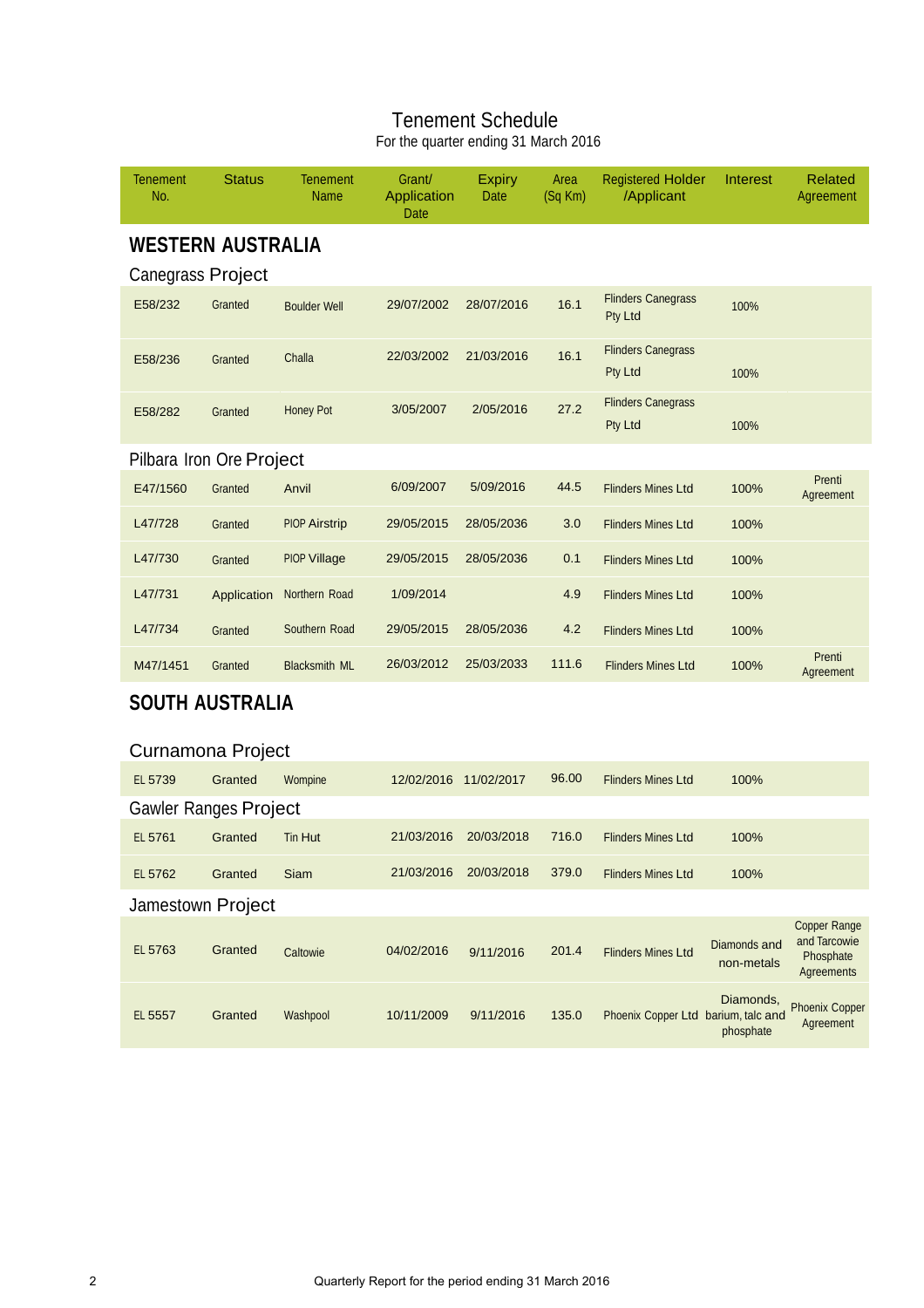*Rule 5.3* 

## **Appendix 5B**

## **Mining exploration entity and oil and gas exploration entity quarterly report**

Introduced 01/07/96 Origin Appendix 8 Amended 01/07/97, 01/07/98, 30/09/01, 01/06/10, 17/12/10

|            | Name of entity<br><b>Flinders Mines Limited</b>                                                                    |                                   |                                          |
|------------|--------------------------------------------------------------------------------------------------------------------|-----------------------------------|------------------------------------------|
|            |                                                                                                                    |                                   |                                          |
| <b>ABN</b> |                                                                                                                    | Quarter ended ("current quarter") |                                          |
|            | 46 091 118 044                                                                                                     | 31 March 2016                     |                                          |
|            | <b>Consolidated statement of cash flows</b>                                                                        |                                   |                                          |
|            | Cash flows related to operating activities                                                                         | Current quarter<br>\$A'000        | Year to date<br>$(12$ months)<br>\$A'000 |
| 1.1        | Receipts from product sales and related<br>debtors                                                                 | 3                                 | 25                                       |
| 1.2        | Payments for:<br>(a) exploration & evaluation<br>(b) development                                                   | (329)                             | (1,238)                                  |
| 1.3        | (c) production<br>(d) administration<br>Dividends received                                                         | (720)                             | (1,686)                                  |
| 1.4        | Interest and other items of a similar nature<br>received                                                           | 6                                 | 31                                       |
| 1.5        | Interest and other costs of finance paid                                                                           |                                   |                                          |
| 1.6<br>1.7 | Income taxes paid<br>Other (R&D rebates)                                                                           |                                   |                                          |
|            | Net operating cash flows                                                                                           | (1,040)                           | (2, 868)                                 |
| 1.8        | Cash flows related to investing activities<br>Payment for purchases of:<br>(a) prospects<br>(b) equity investments |                                   |                                          |

|      | prospects<br>(a)                                              |        |          |
|------|---------------------------------------------------------------|--------|----------|
|      | (b) equity investments                                        |        |          |
|      | (c) other fixed assets                                        |        |          |
| 1.10 | Loans to other entities                                       |        |          |
| 1.11 | Loans repaid by other entities                                |        |          |
| 1.12 | Other (provide details if material)                           |        |          |
|      | Net investing cash flows                                      |        |          |
| 1.13 | Total operating and investing cash flows<br>(carried forward) | (1,040 | (2, 868) |
|      |                                                               |        |          |

<sup>+</sup> See chapter 19 for defined terms.

(c) other fixed assets

1.9 Proceeds from sale of: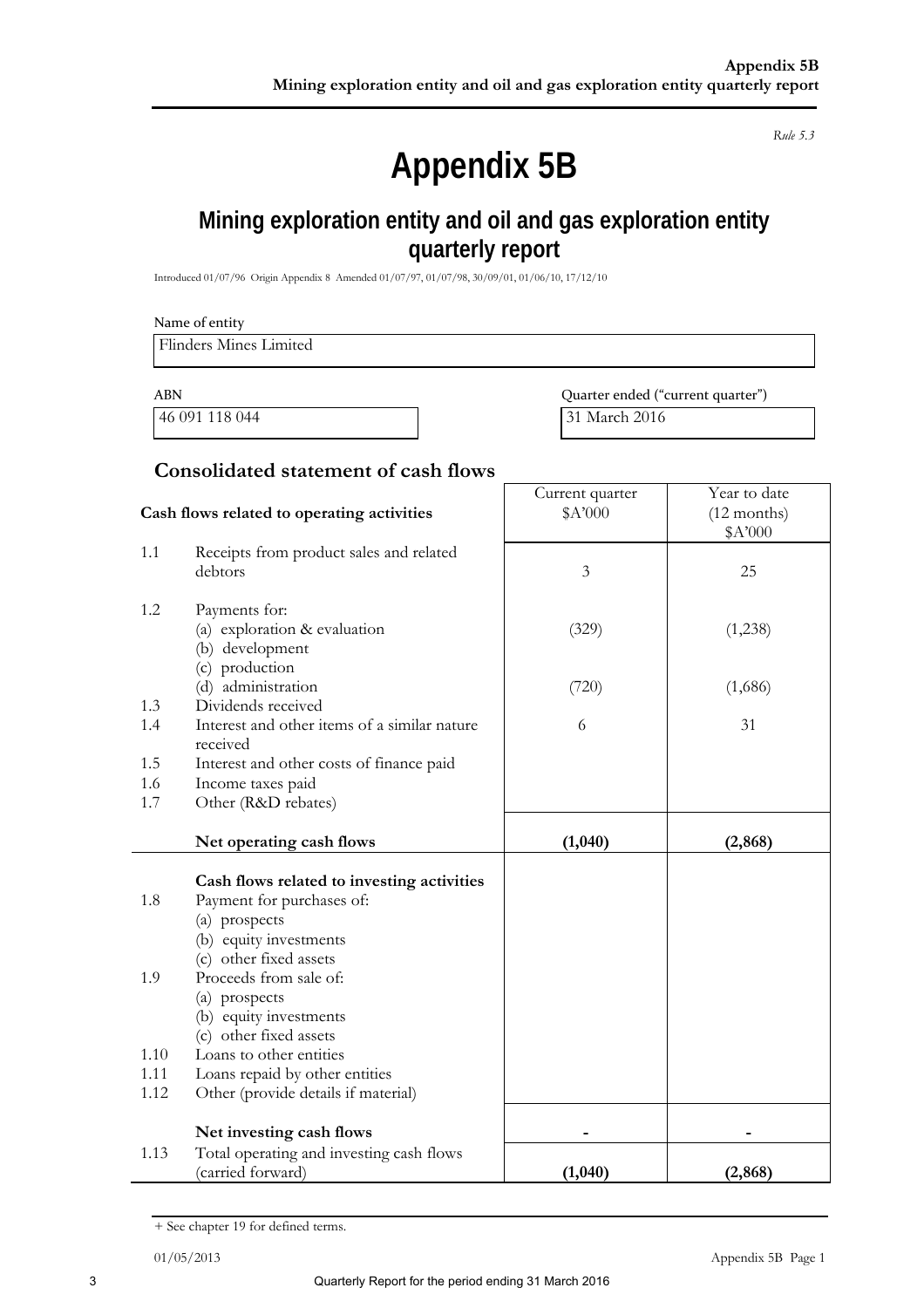| 1.13         | Total operating and investing cash flows                                            | (1,040) | (2, 868) |
|--------------|-------------------------------------------------------------------------------------|---------|----------|
|              | (brought forward)                                                                   |         |          |
|              |                                                                                     |         |          |
|              | Cash flows related to financing activities                                          |         |          |
| 1.14         | Proceeds from issues of shares, options, etc.                                       | 825     | 825      |
| 1.15         | Proceeds from sale of forfeited shares                                              |         |          |
| 1.16         | Proceeds from borrowings                                                            |         |          |
| 1.17         | Repayment of borrowings                                                             |         |          |
| 1.18         | Dividends paid                                                                      |         |          |
| 1.19         | Other (provide details if material)                                                 |         |          |
|              | Net financing cash flows                                                            | 825     | 825      |
|              | Net increase (decrease) in cash held                                                | (215)   | (2,043)  |
| 1.20<br>1.21 | Cash at beginning of quarter/year to date<br>Exchange rate adjustments to item 1.20 | 1,942   | 3,770    |
| 1.22         | Cash at end of quarter                                                              | 1,727   | 1,727    |

#### **Payments to directors of the entity and associates of the directors Payments to related entities of the entity and associates of the related entities**

|      |                                                                  | Current quarter<br>\$A'000 |
|------|------------------------------------------------------------------|----------------------------|
| 1.23 | Aggregate amount of payments to the parties included in item 1.2 | 78                         |
| 1.24 | Aggregate amount of loans to the parties included in item 1.10   |                            |

1.25 Explanation necessary for an understanding of the transactions

#### **Non-cash financing and investing activities**

2.1 Details of financing and investing transactions which have had a material effect on consolidated assets and liabilities but did not involve cash flows

2.2 Details of outlays made by other entities to establish or increase their share in projects in which the reporting entity has an interest

<sup>+</sup> See chapter 19 for defined terms.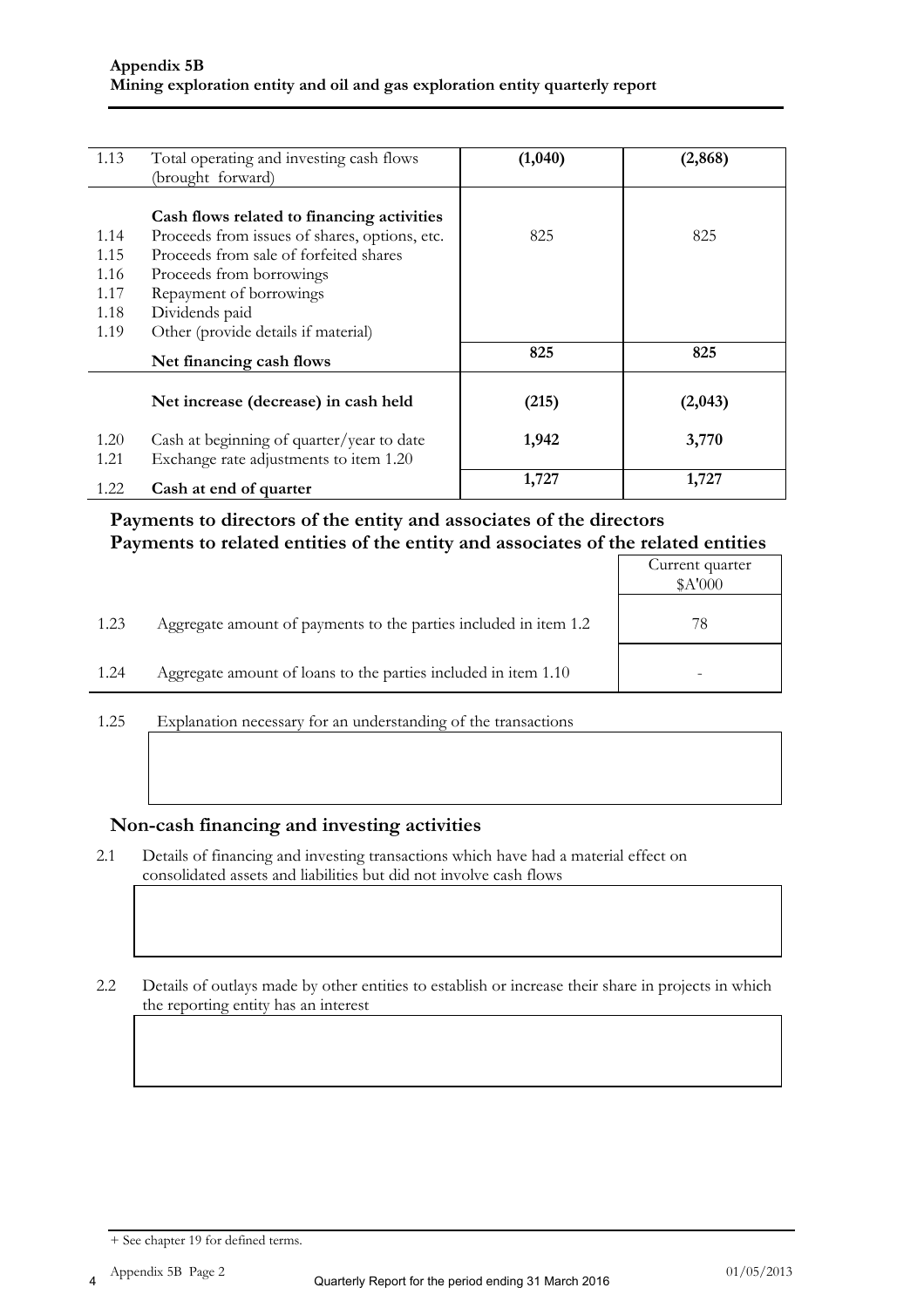#### **Financing facilities available**

*Add notes as necessary for an understanding of the position.* 

|     |                             | Amount available<br>A'000 | Amount used<br>A'000 |
|-----|-----------------------------|---------------------------|----------------------|
| 3.1 | Loan facilities             |                           |                      |
| 3.2 | Credit standby arrangements |                           |                      |

#### **Estimated cash outflows for next quarter**

|     | л.                         | \$A'000         |
|-----|----------------------------|-----------------|
| 4.1 | Exploration and evaluation | 268             |
| 4.2 | Development                |                 |
| 4.3 | Production                 | $\qquad \qquad$ |
| 4.4 | Administration             | 278             |
|     |                            |                 |
|     | Total                      | 546             |

### **Reconciliation of cash**

| Reconciliation of cash at the end of the quarter (as<br>shown in the consolidated statement of cash flows)<br>to the related items in the accounts is as follows. |                                                  | Current quarter<br>A'000 | Previous quarter<br>\$A'000 |
|-------------------------------------------------------------------------------------------------------------------------------------------------------------------|--------------------------------------------------|--------------------------|-----------------------------|
| 5.1                                                                                                                                                               | Cash on hand and at bank                         | 977                      | 1,192                       |
| 5.2                                                                                                                                                               | Deposits at call                                 | 750                      | 750                         |
| 5.3                                                                                                                                                               | Bank overdraft                                   |                          |                             |
| 5.4                                                                                                                                                               | Other (provide details)                          |                          |                             |
|                                                                                                                                                                   | <b>Total: cash at end of quarter</b> (item 1.22) | 1,727                    | 1,942                       |

#### **Changes in interests in mining tenements**

|     |                          | Tenement  | Nature of interest | Interest at | Interest at |
|-----|--------------------------|-----------|--------------------|-------------|-------------|
|     |                          | reference | (note (2))         | beginning   | end of      |
|     |                          |           |                    | of quarter  | quarter     |
| 6.1 | Interests in mining      | EL 5739   | Granted            | Nil         | $100\%$     |
|     | tenements and            | EL 5761   | Granted            | Nil         | $100\%$     |
|     | petroleum tenements      | EL 5762   | Granted            | Nil         | $100\%$     |
|     | relinquished, reduced or | EL 5763   | Granted            | Nil         | $100\%$     |
|     | lapsed                   | EL 5557   | Granted            | Nil         | $100\%$     |
|     |                          |           |                    |             |             |
|     |                          |           |                    |             |             |

<sup>+</sup> See chapter 19 for defined terms.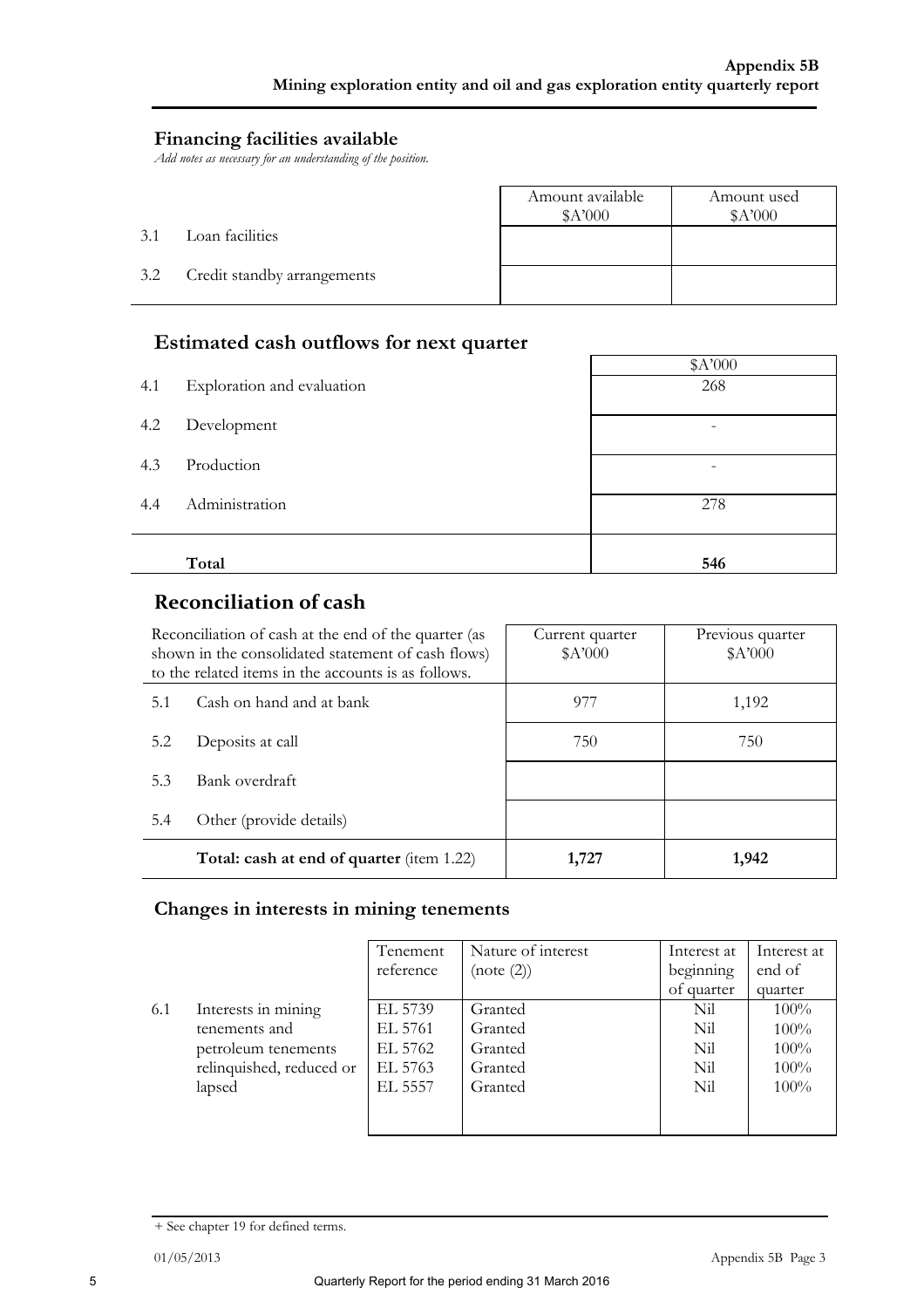| 6.2 | Interests in mining<br>tenements and<br>petroleum tenements<br>acquired or increased |  |  |
|-----|--------------------------------------------------------------------------------------|--|--|
|     |                                                                                      |  |  |

#### **Issued and quoted securities at end of current quarter**

*Description includes rate of interest and any redemption or conversion rights together with prices and dates.* 

|         |                          | Total number  | Number quoted | Issue price per | Amount paid up    |
|---------|--------------------------|---------------|---------------|-----------------|-------------------|
|         |                          |               |               | security (see   | per security (see |
|         |                          |               |               | note 3) (cents) | note 3) (cents)   |
| 7.1     | Preference               |               |               |                 |                   |
|         | <sup>+</sup> securities  |               |               |                 |                   |
|         | (description)            |               |               |                 |                   |
| $7.2\,$ | Changes during           |               |               |                 |                   |
|         | quarter                  |               |               |                 |                   |
|         | (a) Increases            |               |               |                 |                   |
|         | through issues           |               |               |                 |                   |
|         | (b) Decreases            |               |               |                 |                   |
|         | through returns          |               |               |                 |                   |
|         | of capital, buy-         |               |               |                 |                   |
|         | backs,                   |               |               |                 |                   |
|         | redemptions              |               |               |                 |                   |
| 7.3     | +Ordinary                |               |               |                 |                   |
|         | securities               | 2,934,648,754 | 2,934,648,754 |                 |                   |
|         |                          |               |               |                 |                   |
| 7.4     | Changes during           |               |               |                 |                   |
|         | quarter                  |               |               |                 |                   |
|         | (a) Increases            |               |               |                 |                   |
|         | through issues           | 165,000,000   | 165,000,000   | \$0.005         | Fully paid        |
|         | (b) Decreases            |               |               |                 |                   |
|         | through returns          |               |               |                 |                   |
|         | of capital, buy-         |               |               |                 |                   |
|         | backs                    |               |               |                 |                   |
| 7.5     | <sup>+</sup> Convertible |               |               |                 |                   |
|         | debt securities          |               |               |                 |                   |
|         | (description)            |               |               |                 |                   |
| 7.6     | Changes during           |               |               |                 |                   |
|         | quarter                  |               |               |                 |                   |
|         | (a) Increases            |               |               |                 |                   |
|         | through issues           |               |               |                 |                   |
|         | (b) Decreases            |               |               |                 |                   |
|         | through                  |               |               |                 |                   |
|         | securities               |               |               |                 |                   |
|         | matured,                 |               |               |                 |                   |
|         | converted                |               |               |                 |                   |
| 7.7     | Options                  |               |               | Exercise price  | Expiry date       |
|         | (description and         |               |               |                 |                   |
|         | conversion factor)       |               |               |                 |                   |
| 7.8     | Issued during            |               |               |                 |                   |
|         | quarter                  |               |               |                 |                   |
| 7.9     | Exercised                |               |               |                 |                   |
|         | during quarter           |               |               |                 |                   |

<sup>+</sup> See chapter 19 for defined terms.